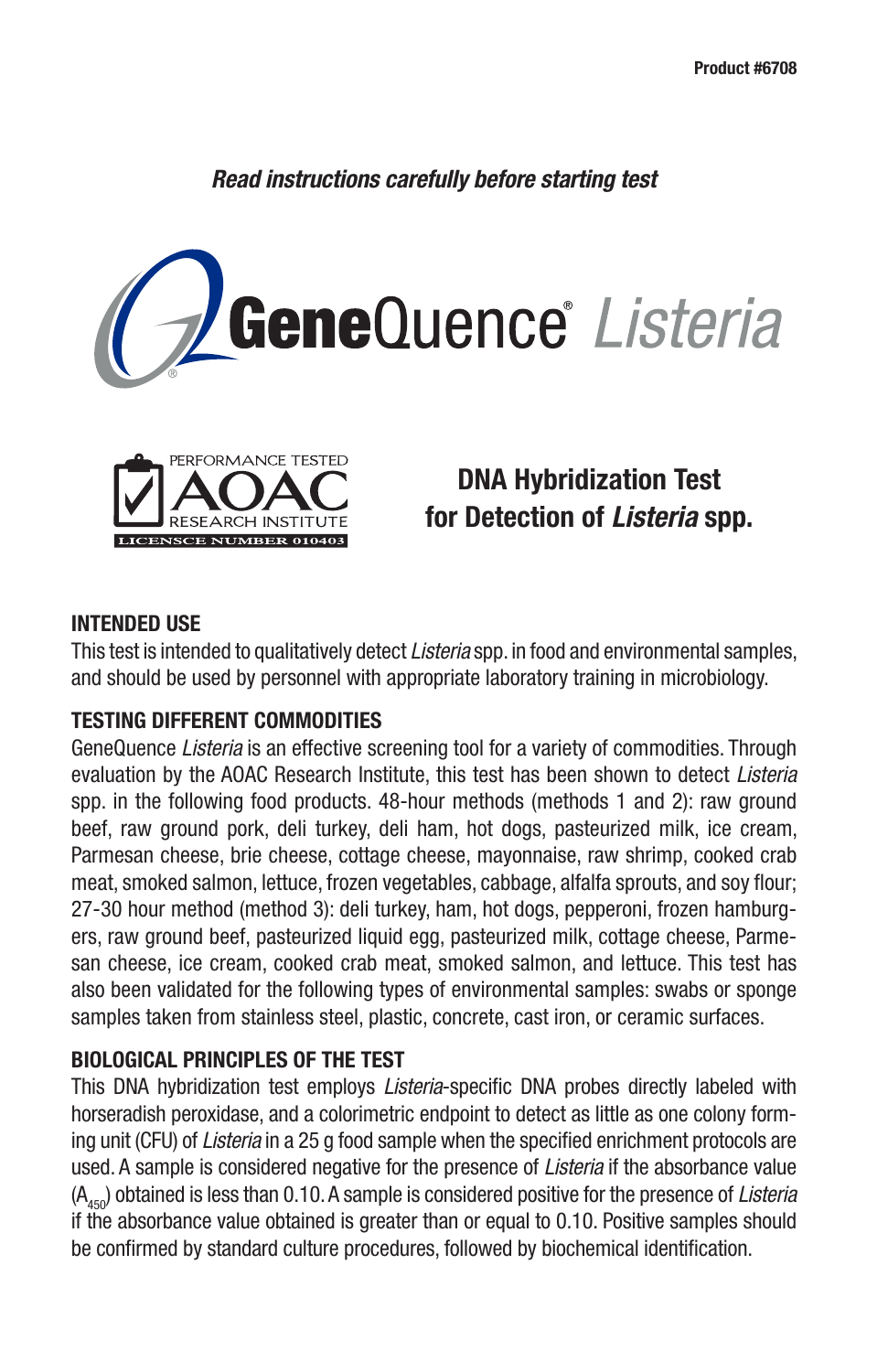## **MATERIALS PROVIDED**

- 1. 1 bottle of pretreatment concentrate (labeled 1a)
- 2. 1 bottle of 12 mL pretreatment buffer (labeled 1b)
- 3. 1 bottle of lysis reagent concentrate (labeled 2a)
- 4. 1 bottle of 12 mL lysis reagent buffer (labeled 2b)
- 5. 1 bottle of 18 mL hybridization solution (labeled 3)
- 6. 1 bottle of 5 mL *Listeria* probe solution (labeled 4)
- 7. 1 bottle of 50 mL wash solution 20X concentrate (labeled 5)
- 8. 1 bottle of 15 mL substrate chromogen solution (labeled 6)
- 9. 1 bottle of 5 mL stop solution (labeled 7)
- 10. 1 bottle of 5 mL positive control (labeled  $+$ )
- 11. 1 bottle of 5 mL negative control (labeled -)
- 12. 1 96-well microwell plate in divisible strips
- 13. Hybridization/probe mixture dilution chart

# **MATERIALS REQUIRED BUT NOT PROVIDED**

# **Available from Neogen**

# **Equipment**

- 1. Angled thermometer for digital heat block (item #9382)
- 2. Apparatus for plate washing with vacuum source (Manual item #9348, Automated item #6718 or #6718A)
- 3. Automated plate wash assembly: vacuum tubing assembly (item #9387), side arm flask assembly (item  $#6822$ ), vacuum pump (item  $#6824$ )
- 4. Carboy w/spigot (2) (item #9349)
- 5. Digital heat block (item #9386)
- 6. Heated block cover (item #9383)
- 7. Incubators at  $30^{\circ}$ C  $\pm$  1° and  $35^{\circ}$ C  $\pm$  1° (item #9735)
- 8. Microwell reader to read at 450 nm with discrimination of 0.01 absorbance unit (item #6704, #6704A or #9302)
- 9. Modular heating block titer plate (item #9384)
- 10. Water bath at  $37^{\circ}$ C (item # 9346)

# **Optional Equipment**

- 1. Dry heater base incubator (item #9412)
- 2. 8-channel pipettor & tips to dispense 50-300 µL (item #9385, #9407)
- 3. Heater block at  $37^{\circ}$ C  $\pm$  1° (item #9411)

# **Lab Supplies & Consumables**

- 1. Micropipette & tips to dispense 20-200 µL volumes (item #9276, #9407)
- 2. Micropipette & tips to dispense 200-1000 µL volumes (item #9342, #9343)
- 3. Minute timer (item #9426)
- 4. Test tubes, 12 x 75 mm borosilicate glass, and rack (items #9439 and #9440)
- 5. Stomacher bags(100) (item #9736)
- 6. 50 mL culture tubes for sample pre-enrichment (item #9381)
- 7. 1000 mL graduated cylinder (item #9345)
- 8. 500 mL wash bottle (item #9366)
- 9. 10 mL pipette pump (item #9277)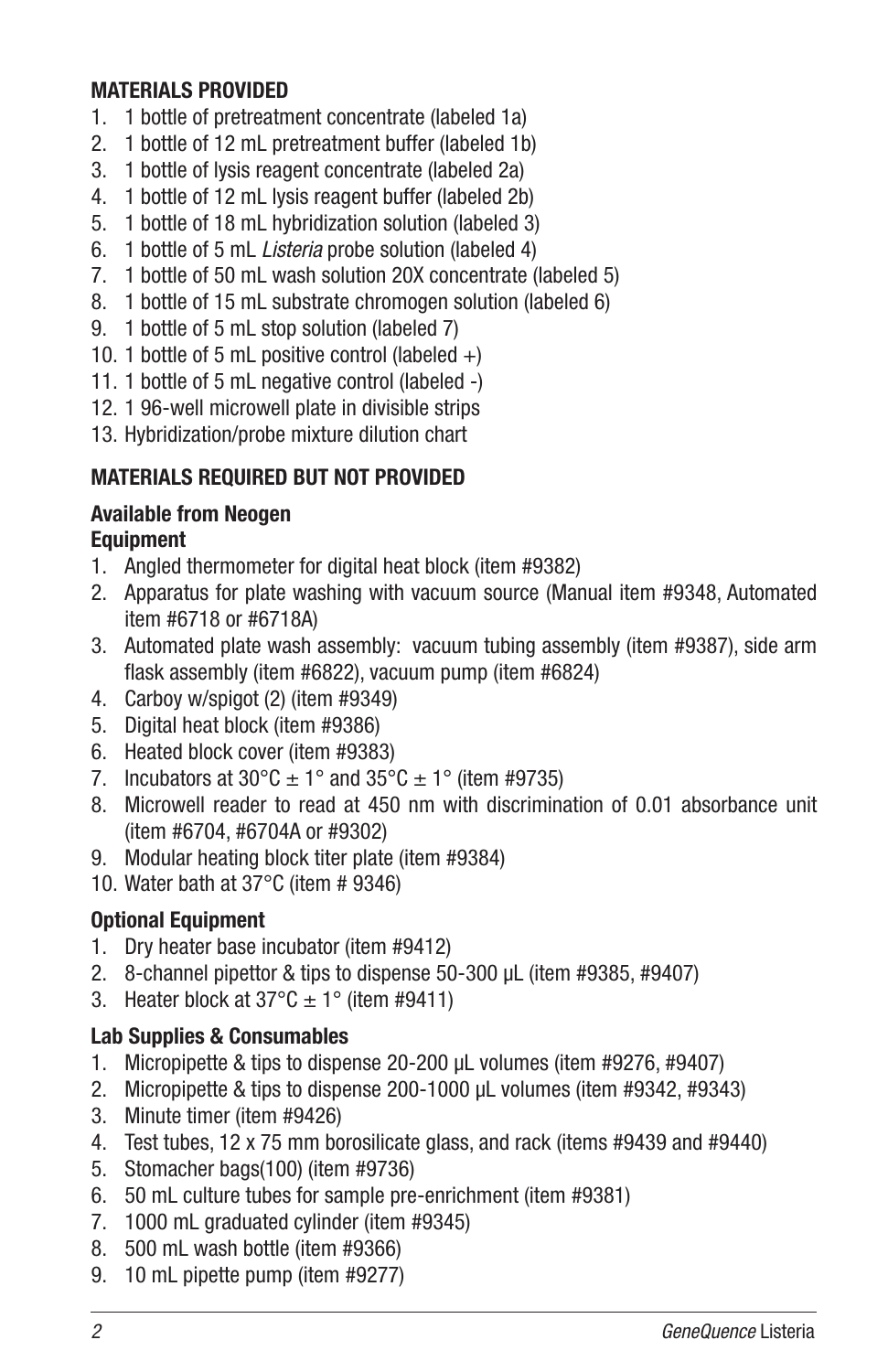- 10. 10 mL sterile serological pipettes, 0.1 mL graduations (item #9415)
- 11. Eppendorf reservoir (item #4018)
- 12. Centrifuge tube racks (item #9479)

# **Media**

- 1. BLEB Base Supplements (item #7980)
- 2. Buffered Listeria Enrichment Broth Base (BLEB Base, item #7675)
- 3. LESS Enrichment Broth (item #9790A)
- 4. Oxford Listeria Agar Base (item #7428)
- 5. Oxford Medium Antimicrobics, FDA (ref. 1, item #7986)
- 6. PALCAM Broth Base (ref. 3, item #7670)
- 7. PALCAM Supplement (ref. 3, item #7987)
- 8. UVM Modified Listeria Enrichment Broth, UVM (ref. 2, item #7409)
- 9. Modified Oxford Agar (MOX; ref. 2) with Moxalactam Supplement (item #7428, 7991)

# **Starter Kits**

- 1. GeneQuence Starter Kit, includes all items (item #9268)
- 2. GeneQuence Starter Kit, without water bath (item #9268a)
- 3. GeneQuence Consumables Starter Kit (item #9266)
- 4. GeneQuence Small Wash Starter Kit (item #9267)

# **Not available from Neogen**

- 1. Homogenizer (e.g., Stomacher)
- 2. Petri plates, 100 x 15 mm
- 3. Phosphate-Buffered Saline (PBS), 10 mM sodium phosphate, 0.85% sodium chloride, pH 7.4
- 4. Sodium Pyruvate Supplement (10% aqueous solution, ref. 1)
- 5. Sterile cotton swabs and absorbent paper
- 6. 2 mL disposable graduated pipettes

# **STORAGE REQUIREMENTS**

- 1. Store microwell plate, positive control, negative control, and reagents 1a, 2a, 3, 4 and 6 at  $2-8$ °C.
- 2. Other reagents may be stored at 2-30°C.
- 3. The entire kit may be stored at 2-8°C.
- 4. Once reagents 1a and 2a have been reconstituted, they must be stored at -20°C and are stable for 60 days in this form. Optionally, the reconstituted reagents may be combined into bottle 2a and stored at -20°C for up to 60 days.
- 5. Refrigerated kit reagents should be equilibrated to room temperature before use, but should not be left unrefrigerated for long periods of time.

# **PRECAUTIONS**

- 1. Reagents are for laboratory use only.
- 2. Stop solution contains 4.0N sulfuric acid. Hybridization solution contains formamide. Avoid contact with skin and mucous membranes. Refer to Material Safety Data Sheet available from Neogen for more information.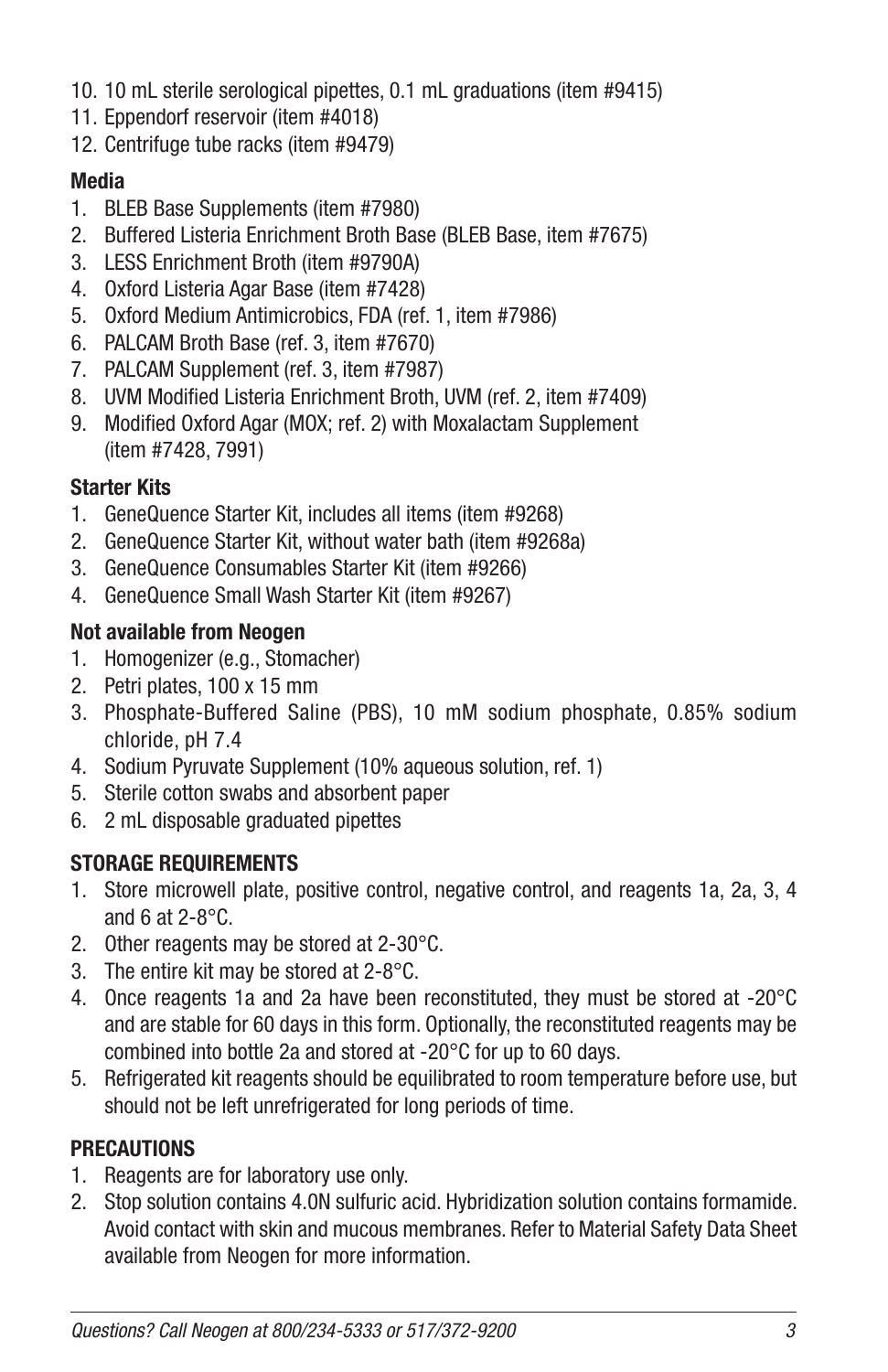- 3. Reagents from different kit lots should not be interchanged. GeneQuence *Listeria* reagents are not interchangeable with other GeneQuence assay reagents.
- 4. Reagents should not be used beyond their expiration dates.
- 5. Enrichment cultures should be handled and disposed of as potentially infectious material.
- 6. The preferred method for disposal of contaminated materials, including cultures, pipettes, etc., is autoclaving.
- 7. Items that cannot be autoclaved should be decontaminated by treatment with a disinfectant solution and rinsing with water.
- 8. This test should be performed in a normal laboratory environment with respect to humidity, lighting, etc. Steps requiring room temperature incubation should be performed at 18-30°C.
- 9. Pregnant women and immunocompromised individuals should exercise caution when working with materials that may contain *Listeria* spp. Consult with the safety director of your facility for specific instructions.

## **SAMPLE PREPARATION AND ENRICHMENT**

*Note: Food samples should be obtained and handled according to standard practices appropriate to analysis for* Listeria *spp. (refs. 1-2). All enrichment media should be prewarmed to room temperature or incubation temperature before inoculation. If needed, media formulations are available from Neogen.*

## **Method 1 (OXA plate secondary enrichment)**

1. **For red meat and poultry:** Homogenize (Stomacher, 1-2 min.) 25 g sample in 225 mL UVM Broth. Incubate 24  $\pm$  2 hours at 30°C. Remove UVM culture from incubation and mix well.

**For dairy products, raw and cooked seafoods, and fruits and vegetables:** Homogenize (Stomacher, 1-2 min.) 25 g sample in 225 mL Buffered *Listeria* Enrichment Broth Base (BLEB base) supplemented with 0.1% (w/v) Sodium Pyruvate. Incubate 4 hours at 30°C. Add BLEB Base Supplements and incubate  $20 \pm 1$  hour at 30°C. Remove culture from incubation and mix well.

**Environmental swab samples:** Place swab in 10 mL UVM Broth. Vortex or mix vigorously for 10 seconds. Leave swab in broth. Incubate  $24 \pm 4$  hours at 30-35 °C. Remove UVM culture from incubation and mix well.

**Environmental sponge samples:** Place sponge in appropriate volume (e.g., 100-200 mL) of UVM Broth. Stomach or mix vigorously for 10 seconds. Leave sponge in broth. Incubate 24  $\pm$  4 hours at 30–35°C. Remove UVM culture from incubation and mix well.

### **For all samples:**

- 2. Dip a sterile cotton swab into culture and swab onto the entire surface of an Oxford Agar Plate (OXA), expressing as much liquid from the swab as possible. Incubate plate 24  $\pm$  2 hours at 35°C.
- 3. With a sterile cotton swab, swab off growth from the plate (swab entire surface of plate, removing as much growth as possible) and suspend in 1 mL Phosphate-Buffered Saline in a sterile, capped tube by swirling swab vigorously for 5 seconds. Express as much liquid as possible before discarding the swab.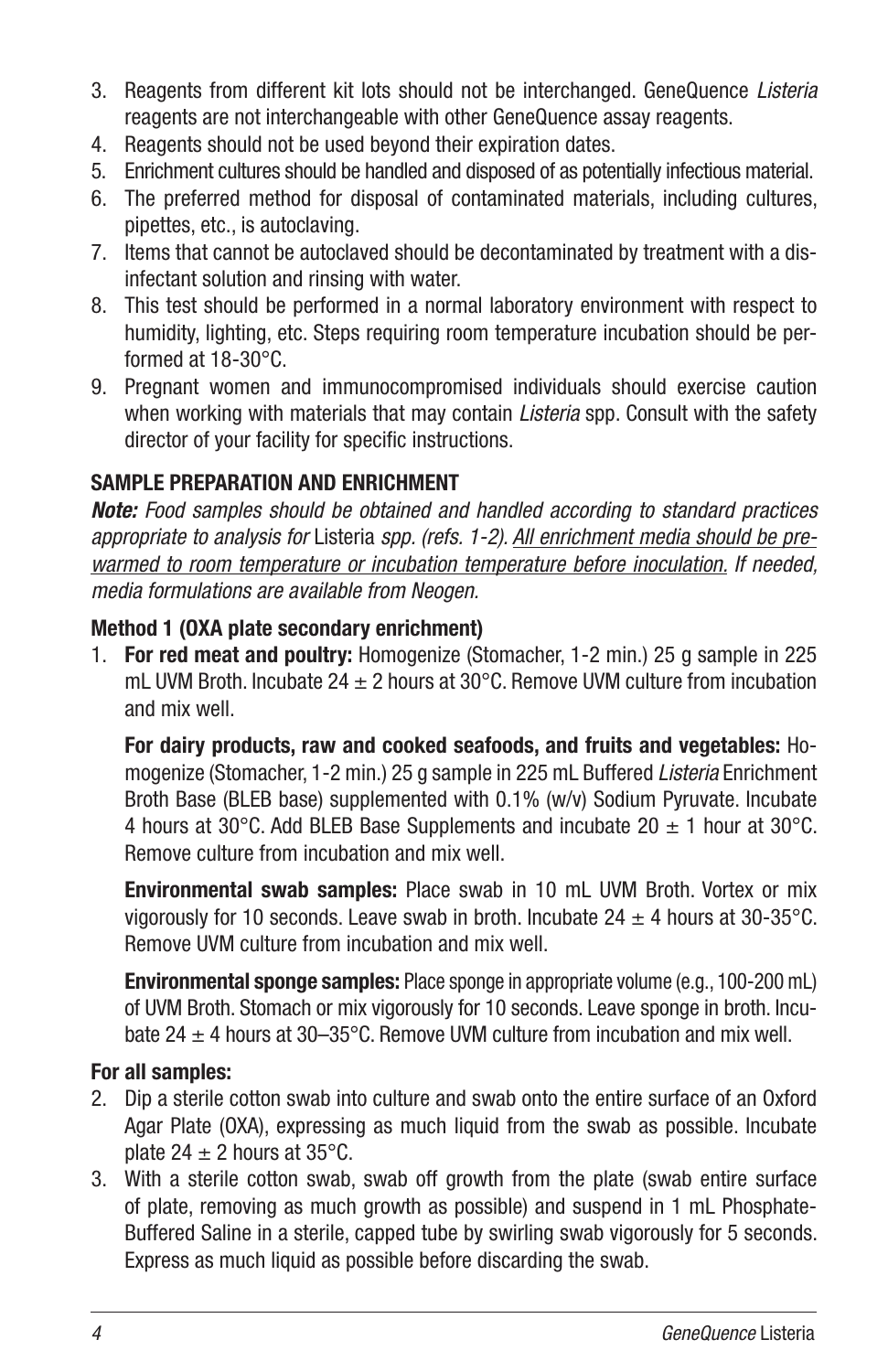4. Perform GeneQuence assay on 0.4 mL aliquot of growth suspension. Save remaining growth suspension at  $4^{\circ}$ C for possible culture confirmation.

# **Method 2 (Broth secondary enrichment)**

## **Raw and cooked meats and poultry:**

- 1. Homogenize (Stomacher, 1-2 min.) 25 g sample in 225 mL UVM Broth. Incubate  $24 \pm 2$  hours at 30°C.
- 2. Remove UVM culture from incubation and mix well. Transfer 0.1 mL UVM culture to 10 mL PALCAM Broth. Incubate  $24 \pm 2$  hours at 35 $\degree$ C.
- 3. Perform assay on 0.4 mL aliquot of PALCAM culture. Save PALCAM culture for possible confirmation.

## **Dairy products, cooked seafoods, and fruits and vegetables:**

- 1. Homogenize (Stomacher, 1-2 minutes) 25 g sample in 225 mL Buffered *Listeria* Enrichment Broth Base (BLEB base) supplemented with 0.1% (w/v) Sodium Pyruvate. Incubate 4 hours at 30°C. Add BLEB supplements and incubate 20  $\pm$  1 hour at 30°C.
- 2. Remove BLEB culture from incubation and mix well. Transfer 1 mL BLEB culture to a fresh tube of 9 mL BLEB with supplements. Incubate  $24 \pm 2$  hours at 35°C.
- 3. Perform assay on 0.4 mL aliquot of secondary BLEB culture. Save secondary BLEB culture for possible confirmation.

## **Raw seafoods: Use Method 1.**

## **Method 3 (Single-step enrichment)**

### **All foods:**

- 1. Homogenize (Stomacher, 1-2 minutes) 25 g sample in 225 mL LESS Enrichment Broth. Incubate 27-30 hours at 30°C (minimum 30 hours for ice cream, crab meat, and lettuce).
- 2. Perform assay on 0.4 mL aliquot of LESS Broth culture. Save culture for possible confirmation.

### **Environmental swab samples:**

- 1. Place swab in 10 mL LESS Enrichment Broth. Vortex or mix vigorously for 10 seconds. Leave swab in broth. Incubate 24 -48 hours at 30°C.
- 2. Perform assay on 0.4 mL aliquot of LESS Broth culture. Save culture for possible confirmation.

# **Environmental sponge samples:**

- 1. Place sponge in appropriate volume (e.g., 100-200 mL) LESS Enrichment Broth. Stomach or mix vigorously for 10 seconds. Leave sponge in broth. Incubate 24-48 hours at 30°C.
- 2. Perform assay on 0.4 mL aliquot of LESS Broth culture. Save culture for possible confirmation.

# **PRIOR TO STARTING THE TEST**

- 1. Allow the refrigerated reagents to equilibrate to room temperature.
- 2. Turn on the water bath or heater block and adjust to  $37^{\circ}C \pm 1^{\circ}$ . Fill the water bath to a level of approximately 1.5 inches, or fill the heater block wells about  $\frac{1}{3}$  with deionized water.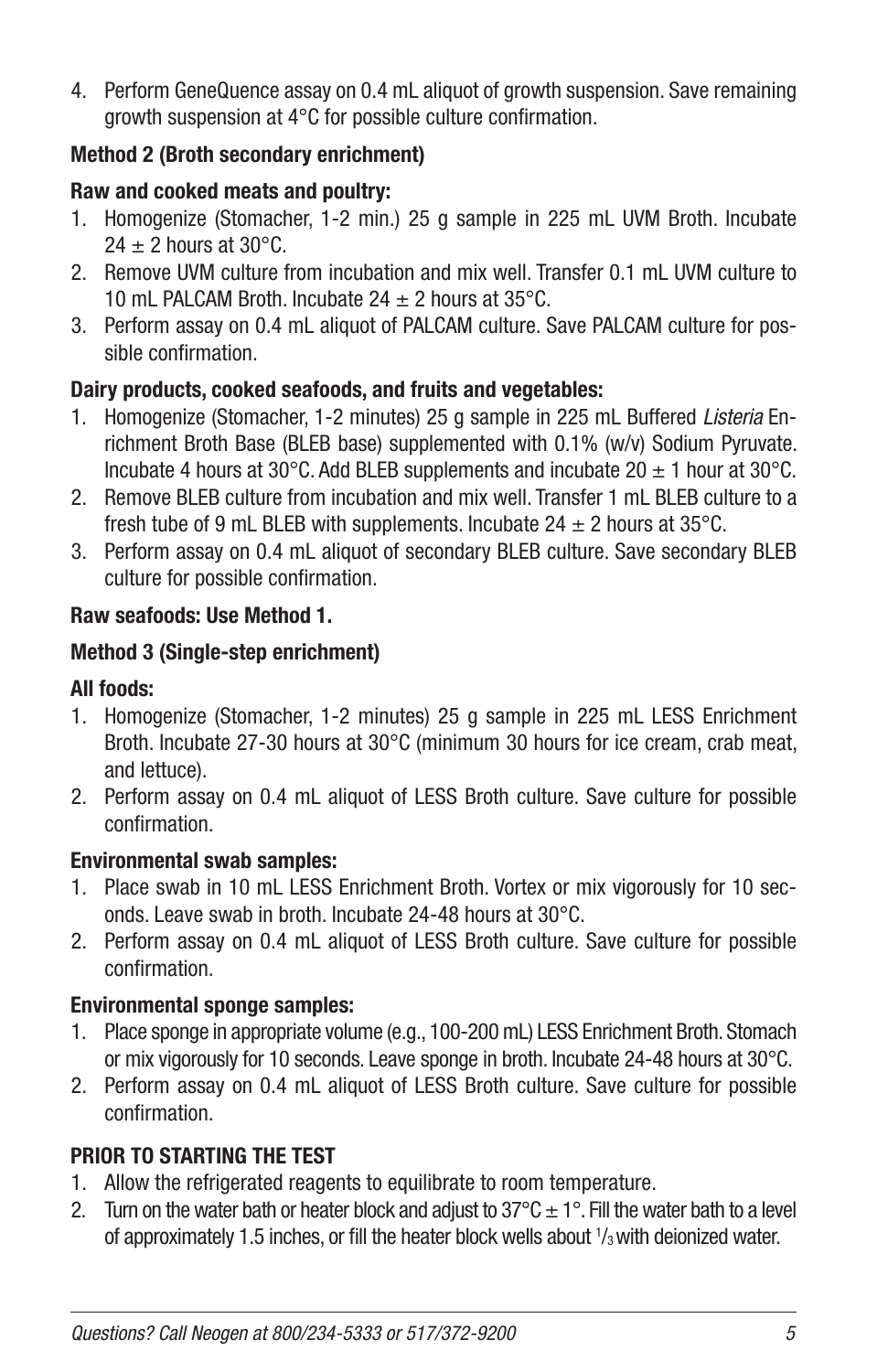- 3. Prepare pretreatment reagent by adding 12 mL of pretreatment buffer (bottle 1b) directly to the pretreatment concentrate (bottle 1a). Dissolve contents by gently swirling.
- 4. Prepare lysis reagent by adding 12 mL of lysis reagent buffer (bottle 2b) directly to the bottle of lysis reagent concentrate (bottle 2a). Dissolve contents by gently swirling. **Note:** *The pretreatment reagent prepared in step 3 and lysis reagent prepared in step 4 may be combined in bottle 2a. Separate pretreatment and lysis reagents, or the reagents combined in bottle 2a, are stable in the reconstituted form for 60 days when stored at -20°C. To thaw, place bottles at room temperature. When thawed, gently swirl contents. Return reconstituted reagents to storage at -20°C immediately after each use.*
- 5. For each sample to be tested, label a 12 x 75 mm borosilicate glass test tube with the appropriate sample designation and place in a rack. Include tubes for 1 positive control and 1 negative control per experimental run.
- 6. Prepare the wash solution by mixing entire contents of wash solution concentrate (bottle 5) with 950 mL of distilled or deionized water (if washing manually with a 500 mL wash bottle, use 25 mL of concentrate with 475 mL of water). Fill the buffer reservoir of the plate-washing device (see manufacturer's instructions for set-up and use). **Note:** *Wash solution can be stored in a closed bottle at room temperature for up to 60 days.*
- 7. Without touching the bottoms of the wells, place the appropriate number of microwells in the plate frame, filling the frame front to back, left to right, in rows of 8. Include wells for the reagent blank, negative control and positive control. **Note:** *If the last row has*  fewer than 8 wells and a plate-washing device is used, fill the last row with colored *wells (colored wells are available free of charge from Neogen).*

# **TEST PROCEDURE**

**Note:** *This test is adaptable to automation. Contact Neogen for further information.*

- 1. Mix the test samples by gently shaking the test tubes. **Shake the positive and negative control solutions by inverting the bottles several times.** Add 0.4 mL of each control and test sample to the appropriately labeled tubes.
- 2. Add 0.1 mL of reconstituted pretreatment reagent (bottle 1a) and 0.1 mL of reconstituted lysis reagent (bottle 2a) to each tube, or add 0.2 mL of the combined pretreatment/lysis solution (bottle 2a) to each tube. Mix by gently shaking the rack of tubes by hand for 5 seconds. The resulting solution should be green (level depends upon food commodity). If any tubes are not green, check for proper reagent addition. Incubate the tubes in the 37°C water bath or heater block for 5 minutes.
- 3. Prepare a 4:1 hybridization/probe mixture by mixing hybridization solution (bottle 3) and probe solution (bottle 4) in a plastic container. For mixture guidelines, refer to the mixing chart provided with this test kit or use the formula below. ( $N =$  number of test samples + controls).

Volume hybridization solution (bottle 3) =  $[(N \times 0.1) + 1.6]$  mL

Volume probe solution (bottle 4) =  $[(N \times 0.025) + 0.4]$  mL

4. Remove the tubes from heat source. Transfer 0.150 mL of each lysed sample, including the controls, to designated microwells. The first well should be reserved for the reagent blank and receives no sample. The second well should be used for the negative control, and the third for the positive control.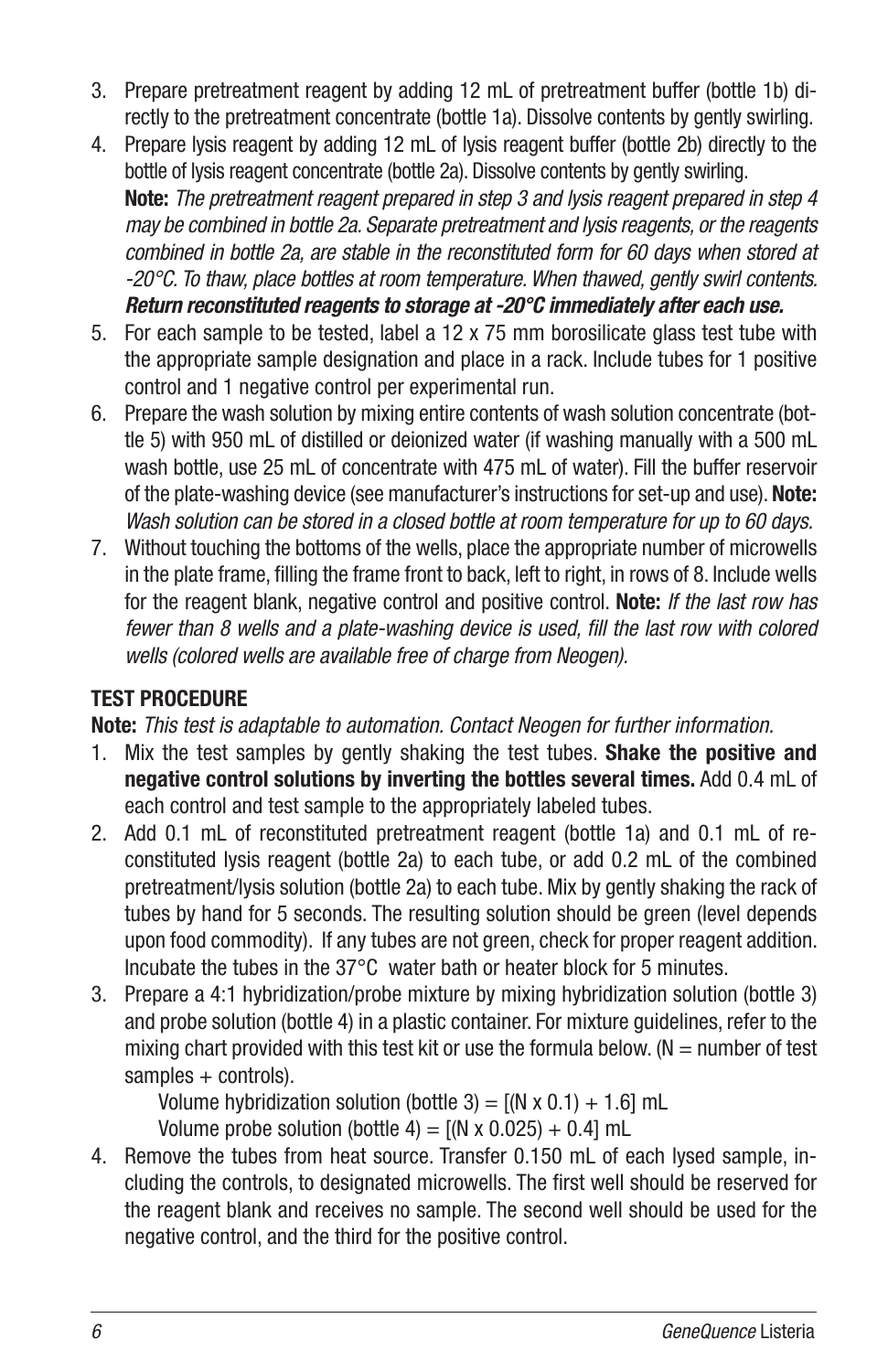- 5. Vigorously mix the hybridization/probe solution prepared earlier. Add 0.125 mL to each microwell, and mix each well 5-10 times with the pipettor (a multichannel pipettor is recommended). Do not add hybridization/probe solution to the reagent blank microwell.
- 6. Cover the heater block and incubate the plate at 45°C for 60 minutes.
- 7. Wash the wells using one of the following procedures:
	- a) **Plate-washing device:** Wash 5 times at room temperature. For each wash, process one 8-well strip at a time by aspirating the liquid, filling the wells, and then proceeding to the next strip. After the last wash, aspirate the liquid from the wells, then remove any residual liquid by inverting the plate and tapping it onto absorbent paper. Hold the plate by gently squeezing on the sides of the frame to keep the strips in place. Be sure to not touch the bottom or sides of wells with plate washer.
	- b) **Manual:** Thoroughly wash the microwells at least 5 times using a plastic wash bottle filled with the wash solution prepared earlier. Wash by emptying the wells into a suitable container, tapping the inverted plate on absorbent paper, completely filling the wells with wash solution, and vigorously shaking out the contents.

 **Note:** *All air bubbles MUST be removed before proceeding to the next step. If air bubbles remain, repeat vigorous striking of the wells onto an absorbent paper towel on a flat surface until eliminated.* 

- 8. Add 0.150 mL of substrate chromogen solution (bottle 6) to each microwell, including the reagent blank microwell. Incubate the plate at room temperature for 20 minutes.
- 9. Add 0.050 mL of stop solution (bottle 7) to each microwell, including the blank microwell.
- 10. Gently tap the side of the frame a few times to ensure mixing.
- 11. Read absorbance at 450 nm using a plate or strip reader according to the manufacturer's instructions. Blank using the first microwell that contains the mixture of substrate chromogen and stop solution (do not blank with air). If your plate or strip reader doesn't automatically blank against the first microwell, calculate the values for the negative control, positive control, and all other sample wells, by subtracting the absorbance value of the reagent blank (well A1) from the absorbance values registered in all other wells.

# **INTERPRETATION OF RESULTS**

**Control values:** The absorbance value for the negative control must be  $\leq$  0.15, and absorbance value for the positive control must be  $> 1.00$ . If either control falls out of the acceptable range, the test is invalid and should be repeated.

**Negative criterion:** Tests producing absorbance values < 0.10 are negative for the presence of *Listeria* spp. in the test samples.

**Positive criterion:** Tests producing absorbance values  $> 0.10$  are positive for the presence of *Listeria* spp. in the test samples. A positive test result should be confirmed by standard culture procedures.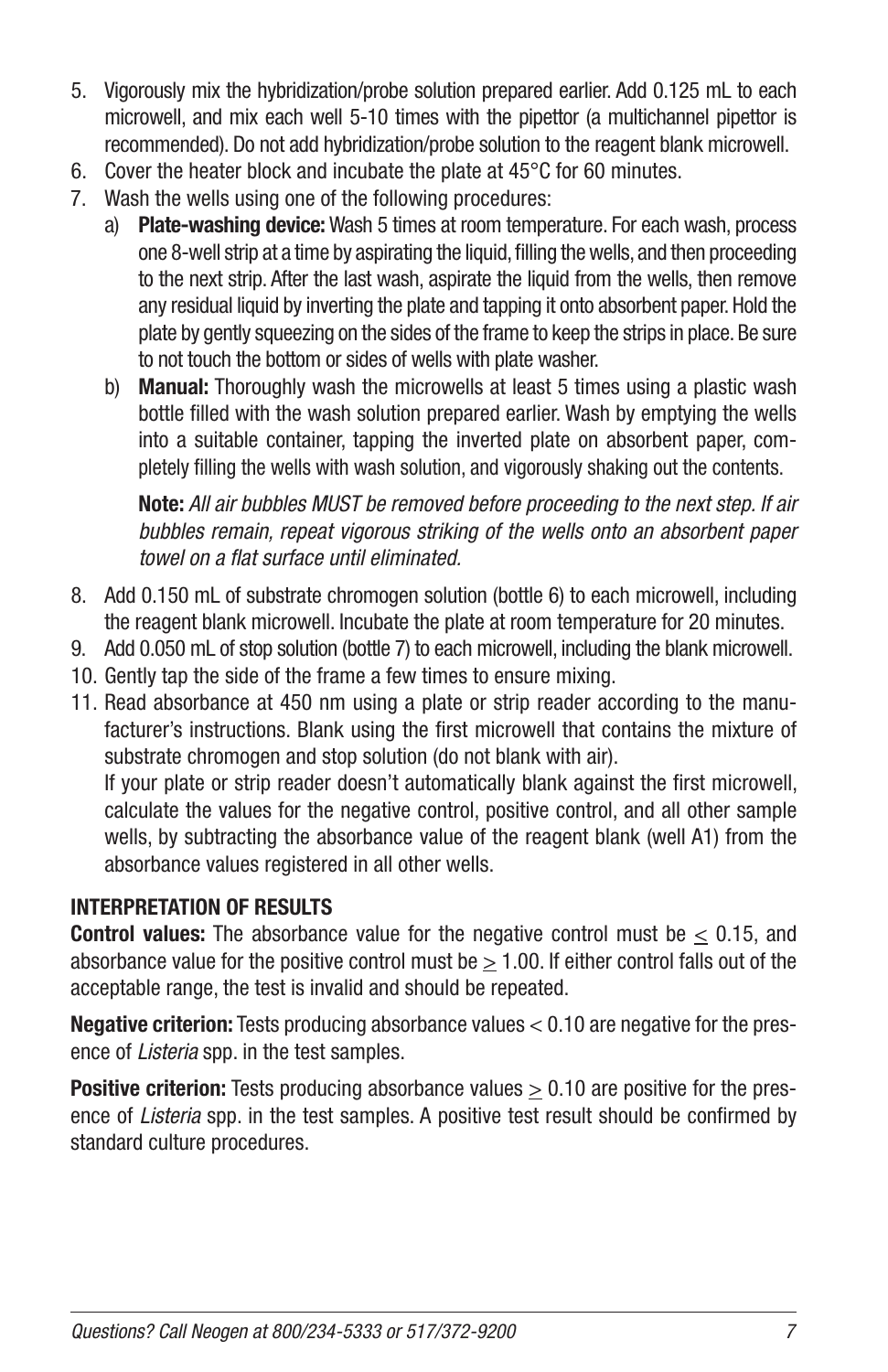# **RECOMMENDED CONFIRMATION PROCEDURE**

Neogen recommends that positive results be confirmed culturally by streaking from the final enrichment broth culture or from the growth resuspension from the secondary enrichment plate to *Listeria* selective/differential agar media (MOX agar, ref. 2, is recommended) and continuing with biochemical identification of presumptive *Listeria* isolates using standard procedures (refs. 1-2).

# **REFERENCES**

- 1. U. S. Food and Drug Administration. 2003. *Listeria monocytogenes. Bacteriological Analytical Manual*, chapter 10, http://www.cfsan.fda.gov/~ebam/bam-10.html
- 2. USDA-FSIS, 2008. Isolation and identification of *Listeria monocytogenes* from red meat, poultry, egg and environmental samples. *Microbiology Laboratory Guidebook*, chapter 8, http://www.fsis.usda.gov/pdf/mlg\_8\_06.pdf
- 3. Van Netten, P., Perales, I., van de Moosdijk, A., Curtis, G.D., and Mossel, D.A. 1989. Intl. J. Food Microbiol. 8:299-316.

# **CUSTOMER SERVICE**

Neogen Customer Assistance and Technical Service can be reached between 8 a.m. and 6 p.m. Eastern time by calling 800/234-5333 or 517/372-9200 and asking for a Neogen sales representative or Technical Services. Assistance is available on a 24-hour basis by calling 800/867-0308.

# **MSDS INFORMATION AVAILABLE**

Material safety data sheets (MSDS) are available for this test kit, and all of Neogen's test kits, on Neogen's Web site at www.neogen.com.

# **WARRANTY**

Neogen Corporation makes no warranty of any kind, either expressed or implied, except that the materials from which its products are made are of standard quality. If any materials are defective, Neogen will provide a replacement product. Buyer assumes all risk and liability resulting from the use of this product. There is no warranty of merchantability of this product, or of the fitness of the product for any purpose. Neogen shall not be liable for any damages, including special or consequential damage, or expense arising directly or indirectly from the use of this product.

*Purchase of this product licenses its use under U.S. Patent Nos. 5,089,386; 5,376,528; and 5,851,767.*



620 Lesher Place, Lansing, MI 48912 **800/234-5333** (USA/Canada) or 517/372-9200 • fax: 517/372-2006 e-mail: foodsafety@neogen.com • www.neogen.com

©Neogen Corporation, 2009. Neogen and GeneQuence are registered trademarks of Neogen Corp., Lansing, MI 48912. 608013D GQ-List-AOAC-ENSP\_0309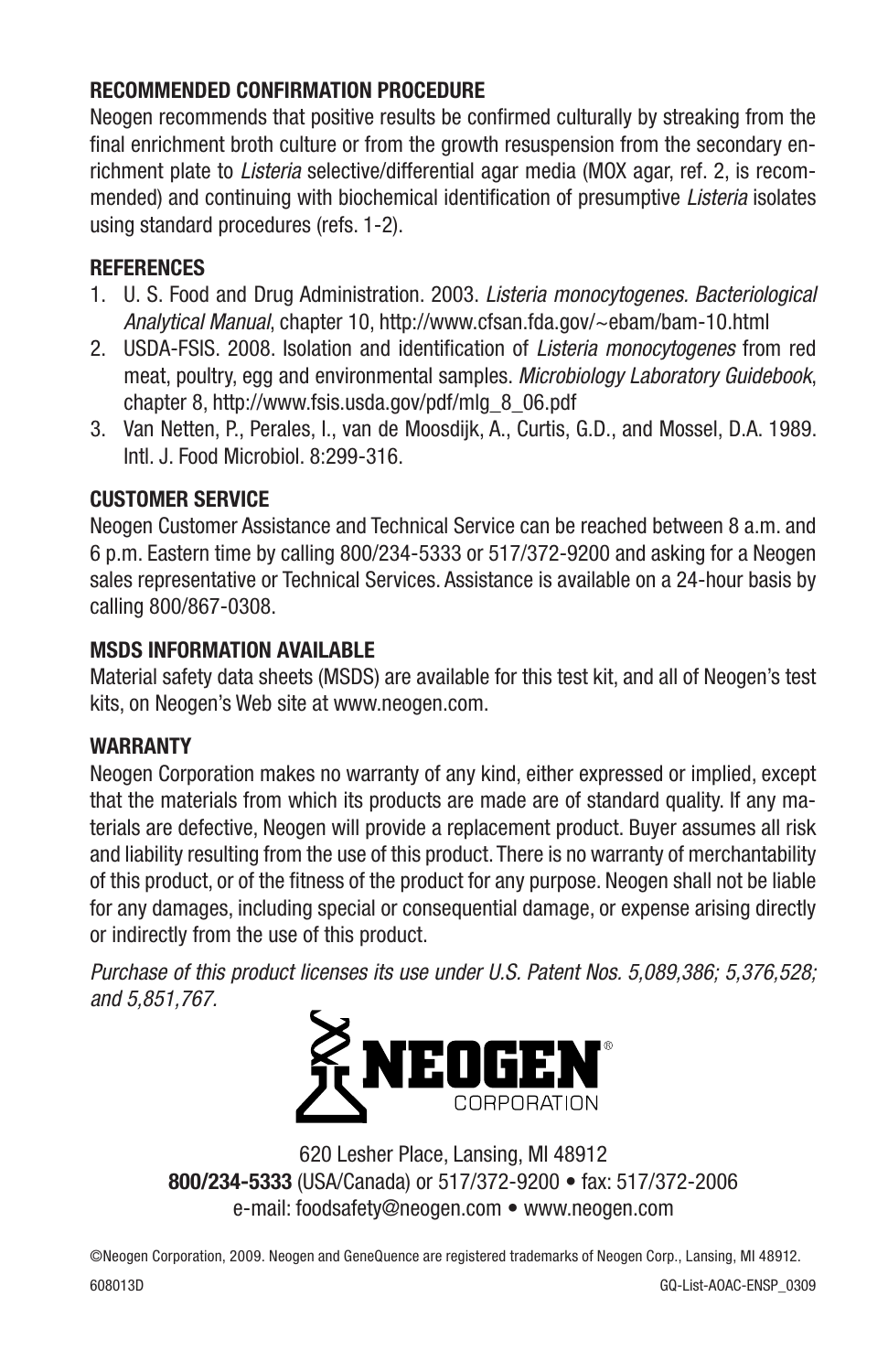*Lea las instrucciones detenidamente antes de comenzar el análisis*





# **Prueba de hibridación de ADN para detección de especies de** *Listeria*

#### **USO PREVISTO**

Esta prueba ha sido diseñada para la detección cualitativa de especies de *Listeria* en muestras de alimentos y ambientales, y solo debe ser utilizada por personal con la adecuada capacitación de laboratorio en microbiología.

#### **ANÁLISIS DE DIVERSOS PRODUCTOS**

GeneQuence *Listeria* es una herramienta de evaluación efectiva para una variedad de productos. La evaluación efectuada por el AOAC Research Institute ha demostrado que este análisis detecta especies de *Listeria* en los siguientes productos alimenticios: métodos de 48 horas (métodos 1 y 2): carne de res molida cruda, carne de cerdo molida cruda, embutido de pavo, embutido de jamón, salchichas, leche pasteurizada, helado, queso parmesano, queso brie, requesón, mayonesa, camarones crudos, carne de cangrejo cocida, salmón ahumado, lechuga, vegetales congelados, repollo, brotes de alfalfa y harina de soja; método de 27 a 30 horas (método 3): embutido de pavo, jamón, salchichas, pepperoni, hamburguesas congeladas, carne de vaca molida cruda, huevo líquido pasteurizado, leche pasteurizado, requesón, queso parmesano, helado, carne de cangrejo cocinada, salmón ahumado y lechuga. Esta prueba también ha sido validada para los siguientes tipos de muestras ambientales: muestras de hisopo o esponja tomadas de superficies de cerámica, hierro fundido, hormigón, plástico o acero inoxidable.

#### **PRINCIPIOS BIOLÓGICOS DE LA MUESTRA**

Esta prueba de hibridación de ADN emplea sondas de ADN específi cas para *Listeria* directamente etiquetadas con peroxidasa de rábano picante y un criterio de valoración colorimétrica para detectar hasta una sola unidad formadora de colonia ("colony forming unit", CFU) de *Listeria* en una muestra de alimento de 25 g cuando se utilizan los protocolos de enriquecimiento especifi cados. Se considera que una muestra es negativa para la presencia de *Listeria* si el valor de absorbancia ( $A_{450}$ ) obtenido es inferior a 0,10. Se considera que una muestra es positiva para la presencia de *Listeria* si el valor de absorbancia obtenido es superior o igual a 0,10. Las muestras positivas deben confirmarse mediante procedimientos de cultivo estándar, seguido de una identificación bioquímica.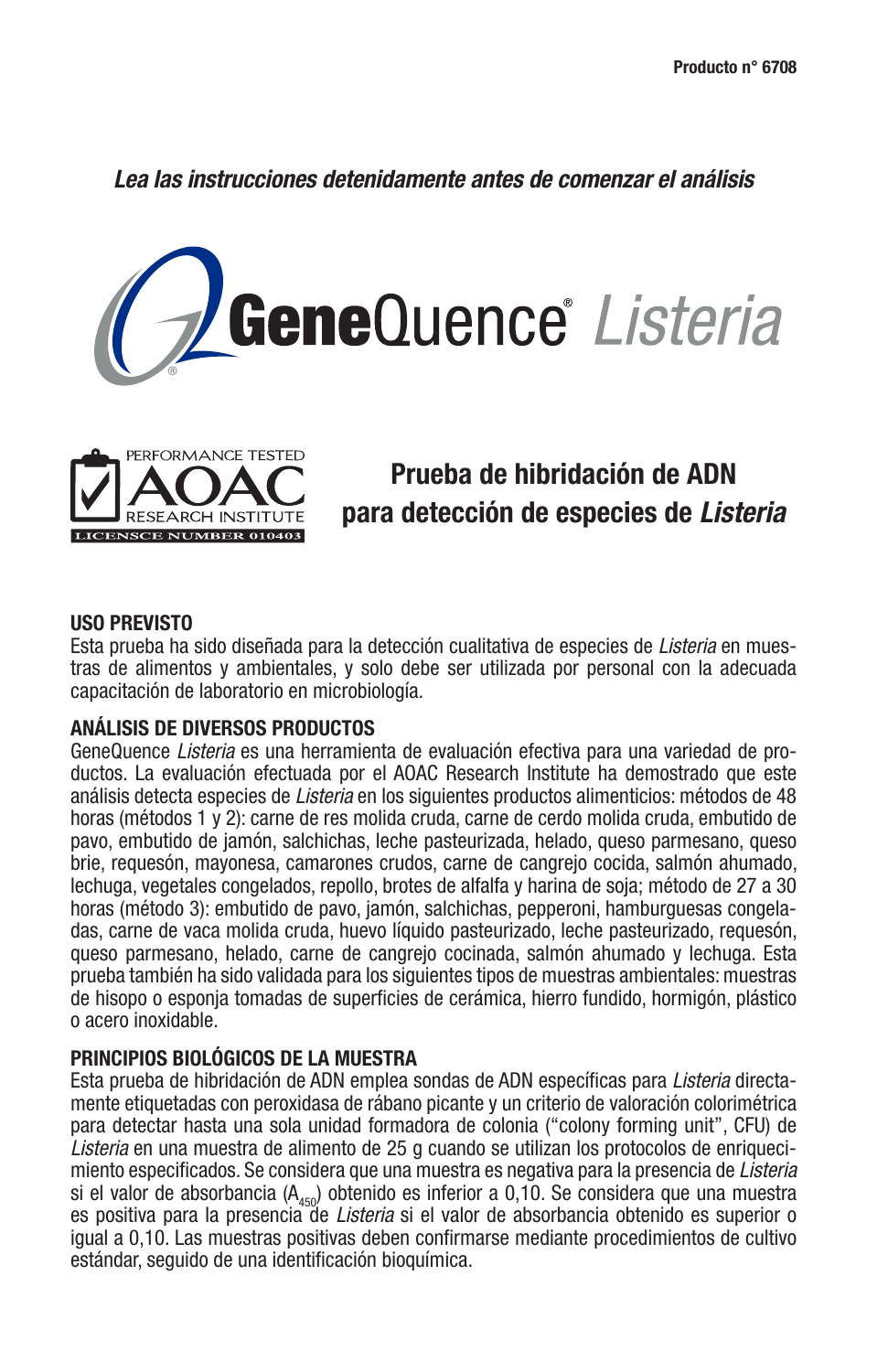#### **MATERIALES SUMINISTRADOS**

- 1. 1 frasco de concentrado para pretratamiento (etiquetado como 1a)
- 2. 1 frasco de 12 ml de buffer para pretratamiento (etiquetado como 1b)
- 3. 1 frasco de concentrado de reactivo para lisis (etiquetado como 2a)
- 4. 1 frasco de 12 ml de reactivo buffer para lisis (etiquetado como 2b)
- 5. 1 frasco de 18 ml de solución para hibridación (etiquetado como 3)
- 6. 1 frasco de 5 ml de solución para sonda de *Listeria* (etiquetado como 4)
- 7. 1 frasco de 50 ml solución de lavado concentrado 20X (etiquetado como 5)
- 8. 1 frasco de 15 ml de solución sustrato-cromógeno (etiquetado como 6)
- 9. 1 frasco de 5 ml de solución de detención (etiquetado como 7)
- 10. 1 frasco de 5 ml de control positivo (etiquetado con el signo  $+$ )
- 11. 1 frasco de 5 ml de control negativo (etiquetado con el signo -)
- 12. 1 placa de micropocillos de 96 pocillos en tiras divisibles
- 13. Cuadro de dilución de mezcla de sonda/hibridación

### **MATERIALES NECESARIOS QUE NO SE INCLUYEN**

#### **Disponibles en Neogen Equipo**

- 1. Termómetro angular para bloque calefactor digital (artículo Nº 9382)
- 2. Aparato para lavado de placa con fuente de vacío (artículo manual  $N<sup>o</sup>$  9348, artículo automático Nº 6718 o Nº 6718A)
- 3. Conjunto de lavado de placa automático: conjunto de tubos de vacío (artículo  $N^{\circ}$  9387). conjunto de frasco con brazo lateral (artículo Nº 6822), bomba de vacío (artículo Nº 6824)
- 4. Bidón con grifo (2) (artículo Nº 9349)
- 5. Bloque calefactor digital (artículo Nº 9386)
- 6. Cubierta para bloque calefactor (artículo Nº 9383)
- 7. Estufas de incubación a 30 °C  $\pm$  1° y 35 °C  $\pm$  1° (artículo N° 9735)
- 8. Lector de pocillos para leer a 450 nm con discriminación de 0,01 para la unidad de absorbancia (artículo Nº 6704, artículo Nº 6704A, o artículo Nº 9302)
- 9. Placa de titulación de bloque calefactor modular (artículo Nº 9384)
- 10. Baño Maria a 37 °C (artículo Nº 9346)

### **Equipo opcional**

- 1. Estufa de incubación con base de calefactor seco (artículo Nº 9412)
- 2. Pipeta de 8 canales y puntas para dispensar de 50 a 300 µl (artículo  $N^{\circ}$  9385, artículo Nº 9407)
- 3. Bloque calefactor a 37 °C  $\pm$  1° (artículo N° 9411)

### **Productos e insumos de laboratorio**

- 1. Micropipeta y puntas para dispensar volúmenes de 20 a 200 µl (artículo Nº 9276, artículo Nº 9407)
- 2. Micropipeta y puntas para dispensar volúmenes de 200 a 1000 µl (artículo  $N^{\circ}$  9342, artículo Nº 9343)
- 3. Temporizador en minutos (artículo Nº 9426)
- 4. Probetas de vidrio de borosilicato de 12 x 75 mm y soporte (artículo Nº 9439 y artículo Nº 9440)
- 5. Bolsas tipo Stomacher (100) (artículo Nº 9736)
- 6. Tubos de cultivo de 50 ml para preenriquecimiento de muestras (artículo  $N^{\circ}$  9381)
- 7. Probeta graduada de 1000 ml (artículo Nº 9345)
- 8. Frasco de lavado de 500 ml (artículo Nº 9366)
- 9. Bomba de pipetas de 10 ml (artículo Nº 9277)
- 10. Pipetas serológicas de 10 ml esterilizadas, graduaciones de 0,1 ml (artículo Nº 9415)
- 11. Depósito Eppendorf (artículo Nº 4018)
- 12. Soportes para tubos de centrífuga (artículo Nº 9479)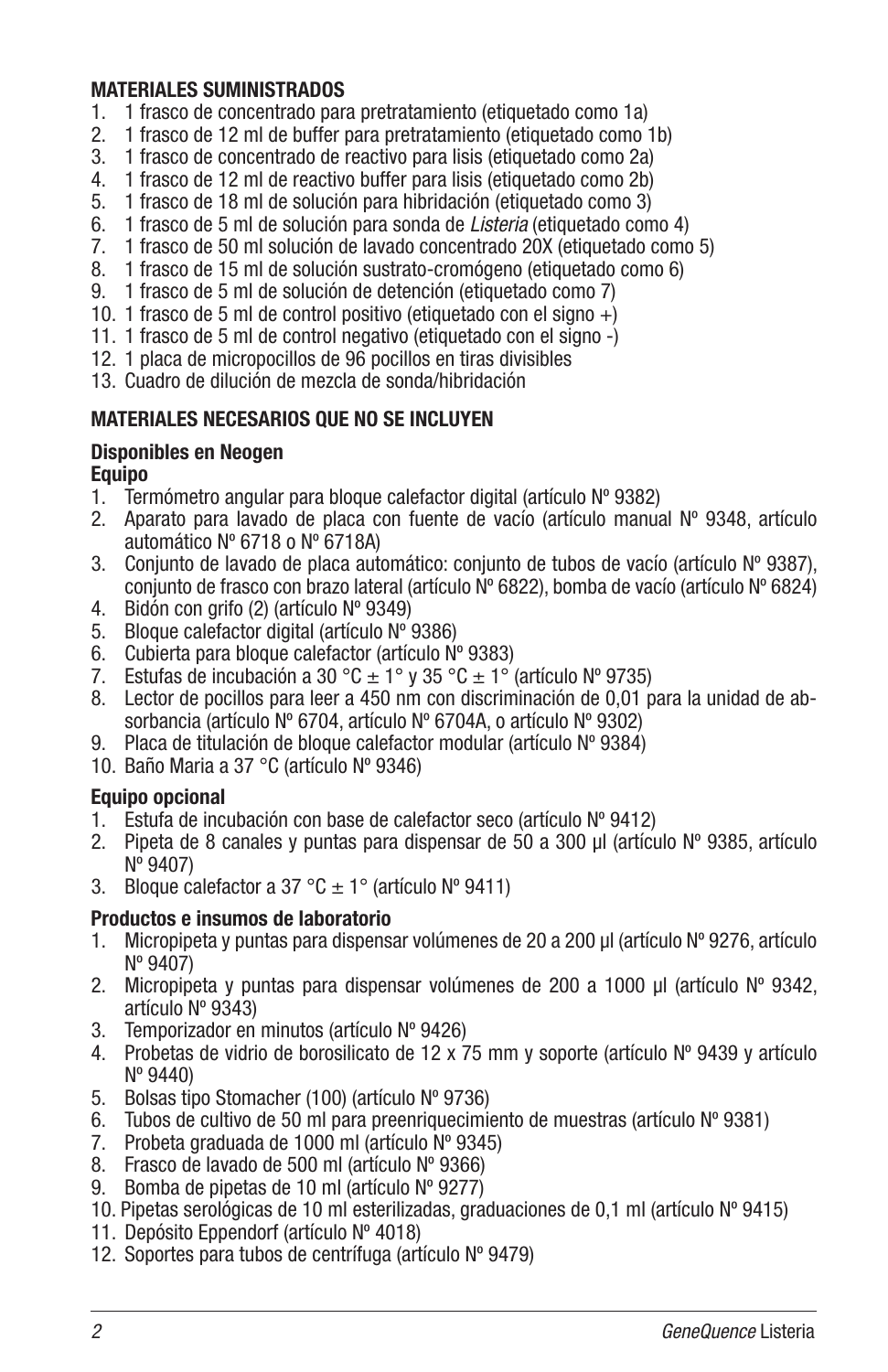### **Medios**

- 1. Suplementos para base BLEB (artículo Nº 7980)
- 2. Base para caldo de enriquecimiento de Listeria, con buffer (base BLEB, artículo  $N^{\circ}$  7675)
- 3. Caldo de enriquecimiento LESS (artículo Nº 9790A)
- 4. Base de agar para Listeria (Oxford) (artículo Nº 7428)
- 5. Medio antimicróbico Oxford, FDA (ref. 1, artículo Nº 7986)
- 6. Base para caldo PALCAM (ref. 3, artículo Nº 7670)
- 7. Suplemento PALCAM (ref. 3, artículo Nº 7987)
- 8. Caldo de enriquecimiento de Listeria UVM modificado, UVM (ref. 2, artículo № 7409)
- 9. Agar Oxford modificado (MOX; ref. 2) con suplemento moxalactam (artículo  $N^{\circ}$  7428, 7991)

### **Equipos básicos**

- 1. Equipo básico GeneQuence, incluye todos los artículos (artículo Nº 9268)
- 2. Equipo básico GeneQuence, sin baño Maria (artículo Nº 9268a)
- Equipo básico de productos GeneQuence (artículo Nº 9266)
- 4. Equipo básico de lavado GeneQuence pequeño (artículo Nº 9267)

### **No disponibles en Neogen**

- 1. Homogenizador (por ej., Stomacher)
- 2. Placas de Petri, 100 x 15 mm
- 3. Solución salina con buffer de fosfato (PBS), fosfato de sodio 10 mM, cloruro de sodio 0,85%, pH 7,4
- 4. Suplemento de piruvato de sodio (solución acuosa al 10%, ref. 1)
- 5. Hisopos de algodón esterilizados y papel absorbente
- 6. Pipetas graduadas desechables de 2 ml

### **REQUISITOS DE ALMACENAMIENTO**

- 1. Guarde la placa de micropocillos, el control positivo, el control negativo y los reactivos 1a, 2a, 3, 4 y 6 a 2-8 °C.
- 2. Los demás reactivos pueden guardarse a 2-30 °C.
- 3. El equipo completo puede guardarse a 2-8 °C.
- 4. Una vez que se han reconstituido los reactivos 1a y 2a, deben guardarse a -20 °C y permanecen estables por 60 días de esta forma. Opcionalmente, los reactivos reconstituidos pueden combinarse en el frasco 2a y almacenarse a -20 °C por hasta 60 días.
- 5. Los reactivos del equipo refrigerados deben equilibrarse a la temperatura ambiente antes de su uso, pero no deben dejarse sin refrigeración por períodos prolongados de tiempo.

### **PRECAUCIONES**

- 1. Los reactivos son solo para uso en laboratorio.
- 2. La solución de detención es 4,0 N de ácido sulfúrico. La solución para hibridación contiene formamida. Evite el contacto con la piel y las membranas mucosas. Para obtener más información consulte la ficha de seguridad de los materiales provista por Neogen.
- 3. No deben intercambiarse los reactivos de lotes de equipos diferentes. Los reactivos para GeneQuence *Listeria* no son intercambiables con otros reactivos para ensayos Gene-Quence.
- 4. No deben usarse los reactivos una vez alcanzadas las fechas de caducidad.
- 5. Los cultivos de enriquecimiento deben manipularse y desecharse como material potencialmente infeccioso.
- 6. El método preferido para la eliminación de materiales contaminados, entre ellos cultivos, pipetas, etc. es el autoclave.
- 7. Los artículos que no pueden eliminarse en autoclave deben ser descontaminados mediante tratamiento con una solución desinfectante y enjuagados con agua.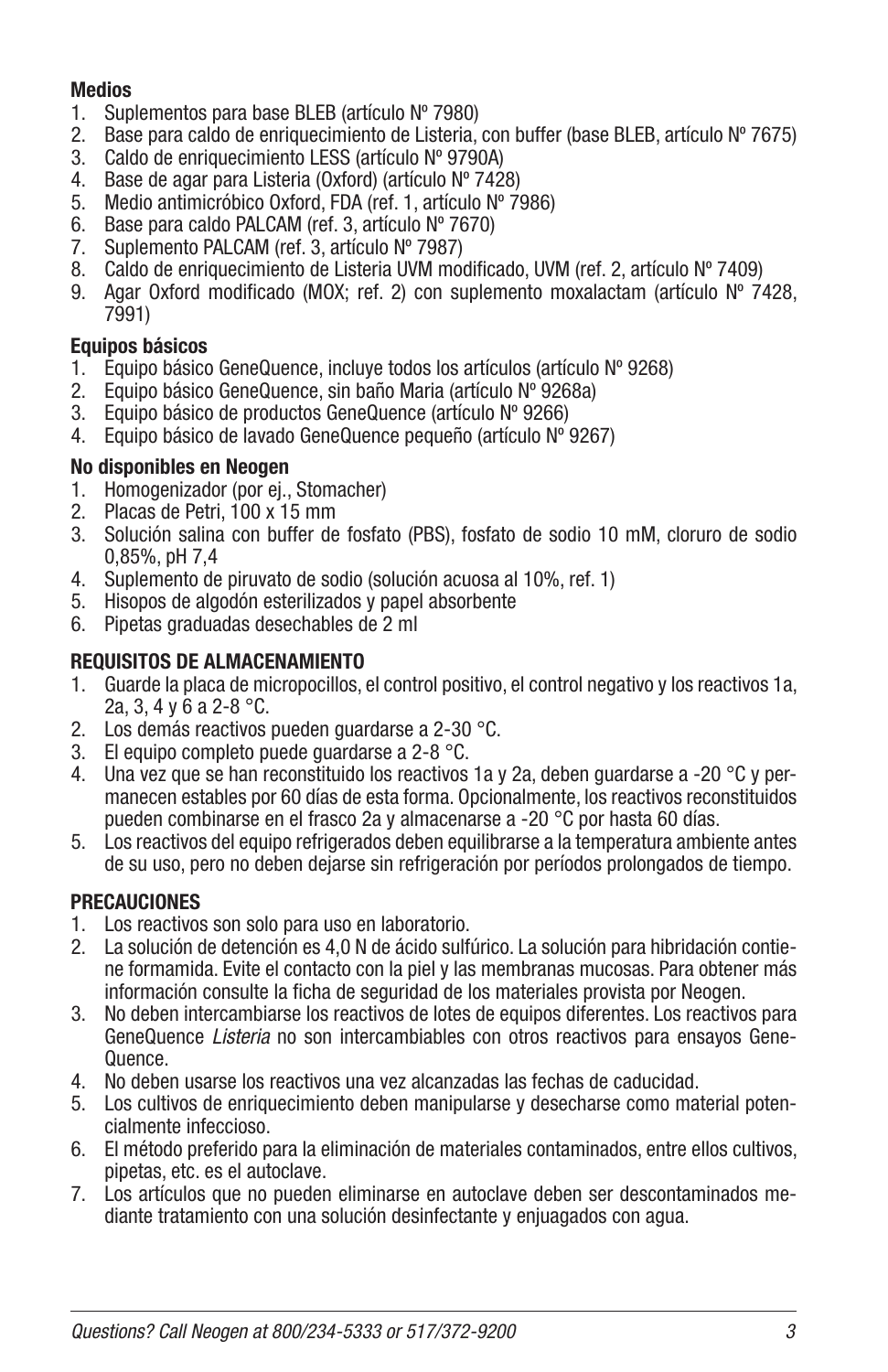- 8. La prueba debe realizarse en un entorno normal de laboratorio en lo que respecta a la humedad, la iluminación, etc. Los pasos que requieren incubación a temperatura ambiente deben realizarse a 18-30 °C.
- 9. Las mujeres embarazadas y las personas inmunodeficientes deben extremar las precauciones cuando trabajen con materiales que puedan contener especies de *Listeria*. Solicite instrucciones específicas al responsable de seguridad de su lugar de trabajo.

#### **PREPARACIÓN Y ENRIQUECIMIENTO DE LAS MUESTRAS**

*Nota: las muestras de alimentos deben obtenerse y manipularse según las prácticas estándar adecuadas para el análisis de especies de Listeria. (ref. 1-2). Todos los medios de enriquecimiento deben ser precalentados a temperatura ambiente o a temperatura de incubación antes de la inoculación. De ser necesario, Neogen pone a disposición las formulaciones de los medios.*

#### **Método 1 (enriquecimiento secundario en placas con OXA)**

1. **Para carnes rojas y carne de aves:** homogenice (Stomacher, 1-2 minutos) muestras de 25 g en 225 ml de caldo UVM. Incube 24  $\pm$  2 horas a 30 °C. Retire el cultivo UVM de la incubación y mezcle bien.

**Para productos lácteos, mariscos crudos o cocidos, y frutas y vegetales:** homogenice (Stomacher, 1-2 minutos) una muestra de 25 g en 225 ml de base para caldo de enriquecimiento de *Listeria,* con buffer (base BLEB) complementada con piruvato de sodio al 0.1% (w/v). Incube 4 horas a 30  $^{\circ}$ C. Agregue suplementos de base BLEB e incube durante 20  $\pm$  1 horas a 30 °C. Retire el cultivo de la incubación y mezcle bien.

**Muestras ambientales tomadas con hisopo:** coloque el hisopo en 10 ml de caldo UVM. Utilice una agitadora vorticial o mezcle vigorosamente durante 10 segundos. Deje el hisopo en el caldo. Incube 24  $\pm$  4 horas a 30-35 °C. Retire el cultivo UVM de la incubación y mezcle bien.

**Muestras ambientales tomadas con esponja:** coloque la esponja en el volumen apropiado (por ej., 100-200 ml) de caldo UVM. Utilice un homogeneizador Stomacher o mezcle vigorosamente durante 10 segundos. Deje la esponja en el caldo. Incube 24  $\pm$  4 horas a 30-35 °C. Retire el cultivo UVM de la incubación y mezcle bien.

#### **Para todas las muestras:**

- 2. Sumeria un hisopo de algodón esterilizado en el cultivo y aplíquelo en toda la superficie de una placa con agar Oxford (OXA), extrayendo la mayor cantidad de líquido posible. Incube la placa durante  $24 \pm 2$  horas a 35 °C.
- 3. Con un hisopo de algodón esterilizado, retire el crecimiento que se haya desarrollado en la placa (aplique el hisopo en toda la superficie de una placa extravendo la mayor cantidad de crecimiento posible) y suspenda en 1 ml de solución salina con buffer de fosfato en un tubo tapado y esterilizado agitando el hisopo vigorosamente durante 5 segundos. Retire la mayor cantidad de líquido posible antes de desechar el hisopo.
- 4. Realice el ensayo GeneQuence en una alícuota de 0,4 ml de suspensión de crecimiento. Guarde la suspensión de crecimiento restante a 4  $\degree$ C para la posible confirmación del cultivo.

#### **Método 2 (enriquecimiento secundario en caldo)**

#### **Carnes rojas y carne de ave cruda y cocida:**

- 1. Homogenice (Stomacher, 1-2 minutos) muestras de 25 g en 225 ml de caldo UVM. Incube durante 24  $\pm$  2 horas a 30 °C.
- 2. Retire el cultivo UVM de la incubación y mezcle bien. Transfiera 0.1 ml de cultivo UVM a 10 ml de caldo PALCAM. Incube durante 24  $\pm$  2 horas a 35 °C.
- 3. Realice el ensayo a una alícuota de 0,4 ml de cultivo PALCAM. Guarde el cultivo PALCAM para su posible confirmación.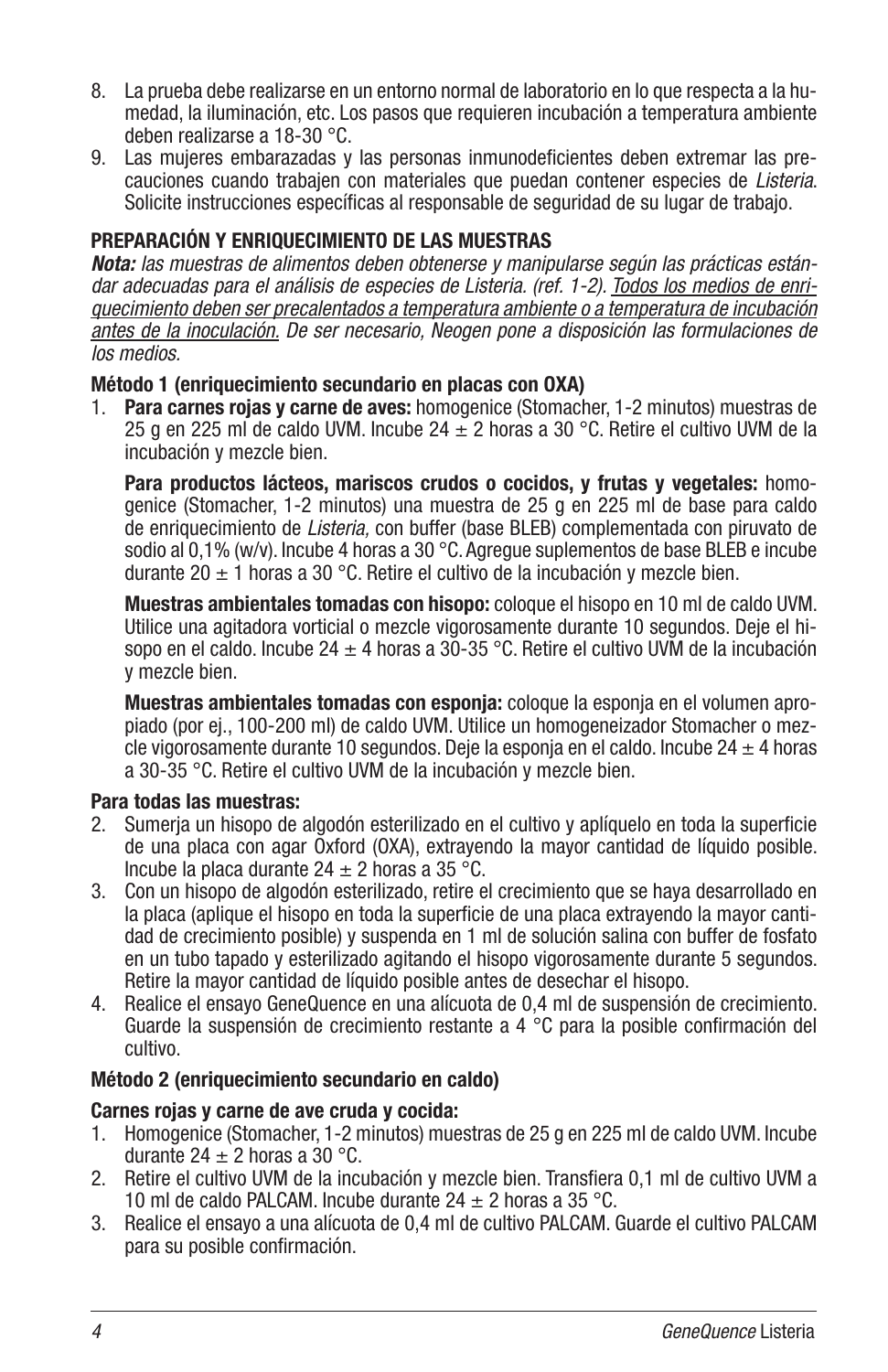### **Productos lácteos, mariscos cocidos, y frutas y vegetales:**

- 1. Homogenice (Stomacher, 1-2 minutos) una muestra de 25 g en 225 ml de base para caldo de enriquecimiento de *Listeria,* con buffer (base BLEB) complementada con piruvato de sodio al 0,1% (w/v). Incube 4 horas a 30 °C. Agregue suplementos de BLEB e incube durante 20  $\pm$  1 horas a 30 °C.
- 2. Retire el cultivo BLEB de la incubación y mezcle bien. Transfiera 1 ml de cultivo BLEB a un tubo nuevo de 9 ml de BLEB con suplementos. Incube durante 24  $\pm$  2 horas a 35 °C.
- 3. Realice el ensayo a una alícuota de 0,4 ml de cultivo BLEB secundario. Guarde el cultivo BLEB secundario para su posible confirmación.

### **Mariscos crudos: use el método 1.**

### **Método 3 (enriquecimiento en un solo paso)**

### **Todos los alimentos:**

- 1. Homogenice (Stomacher, 1-2 minutos) una muestra de 25 g en 225 ml de caldo de enriquecimiento LESS. Incube durante 27-30 horas a 30 °C (un mínimo de 30 horas para helado, carne de cangrejo y lechuga).
- 2. Realice el ensayo a una alícuota de 0,4 ml de cultivo de caldo LESS. Guarde el cultivo para su posible confirmación.

### **Muestras ambientales tomadas con hisopo:**

- 1. Coloque un hisopo en 10 ml de caldo de enriquecimiento LESS. Utilice una agitadora vorticial o mezcle vigorosamente durante 10 segundos. Deje el hisopo en el caldo. Incube durante 24-48 horas a 30 °C.
- 2. Realice el ensayo a una alícuota de 0,4 ml de cultivo de caldo LESS. Guarde el cultivo para su posible confirmación.

### **Muestras ambientales tomadas con esponja:**

- 1. Coloque una esponja en el volumen apropiado (por ej., 100-200 ml) de caldo de enriquecimiento LESS. Utilice un homogeneizador Stomacher o mezcle vigorosamente durante 10 segundos. Deje la esponja en el caldo. Incube durante 24-48 horas a 30 °C.
- 2. Realice el ensayo a una alícuota de 0,4 ml de cultivo de caldo LESS. Guarde el cultivo para su posible confirmación.

# **ANTES DE COMENZAR LA PRUEBA**

- 1. Permita que los reactivos refrigerados se equilibren a la temperatura ambiente.
- 2. Encienda el baño Maria o el bloque calefactor y ajuste la temperatura a 37 °C  $\pm$  1°. Llene el baño Maria a un nivel de aproximadamente 1,5 pulgadas, o llene los pocillos del bloque calefactor cerca 1 /3 de un tercio con agua desionizada.
- 3. Prepare el reactivo para pretratamiento agregando 12 ml de buffer para pretratamiento (frasco 1b) directamente en el concentrado para pretratamiento (frasco 1a). Agite suavemente para disolver el contenido.
- 4. Prepare el reactivo para lisis agregando 12 ml de reactivo buffer para lisis (frasco 2b) directamente en el frasco de concentrado de reactivo para lisis (frasco 2a). Agite suavemente para disolver el contenido.

**Nota:** *el reactivo para pretratamiento preparado en el paso 3 y el reactivo para lisis preparado en el paso 4 pueden combinarse en el frasco 2a. Los reactivos para pretratamiento y lisis por separado, o los reactivos combinados en el frasco 2a, permanecen estables en la forma reconstituida durante 60 días cuando se los guarda a -20 °C. Para descongelarlos, coloque los frascos a temperatura ambiente. Una vez que se hayan descongelado, agite el contenido suavemente. Vuelva a colocar los reactivos reconstituidos en su lugar de almacenamiento a -20 °C inmediatamente después de cada uso.*

5. Para cada muestra que deba ser analizada, etiquete un tubo de ensayo de vidrio de borosilicato de 12 x 75 mm con la designación de muestra correspondiente en un soporte. Incluya tubos para 1 control positivo y 1 control negativo en cada análisis experimental.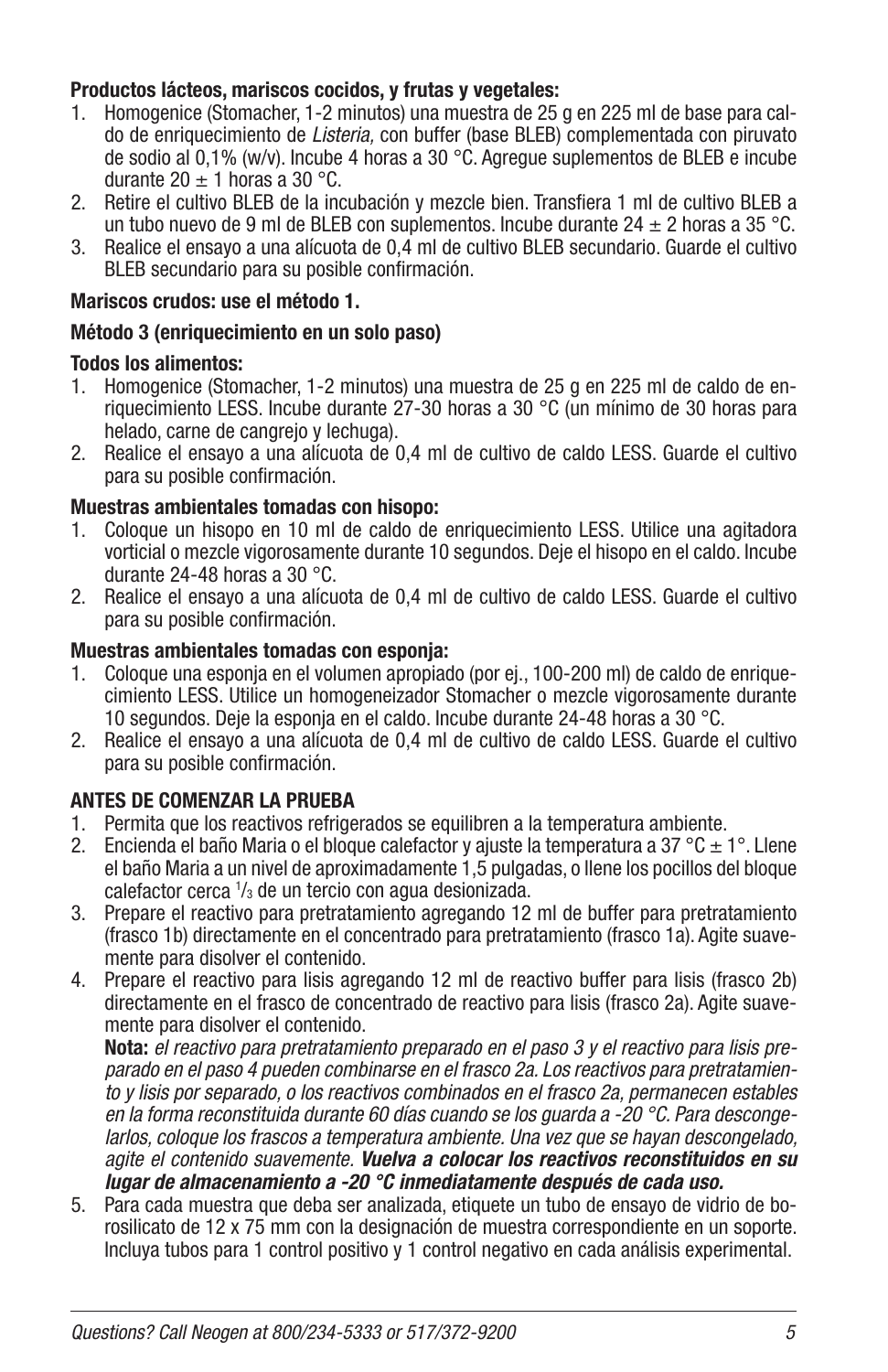6. Prepare la solución de lavado mezclando el contenido completo del concentrado de solución de lavado (frasco 5) con 950 ml de agua destilada o desionizada (si se hace el lavado de forma manual con un frasco de lavado de 500 ml, use 25 ml de concentrado con 475 ml de agua). Llene el depósito de buffer del dispositivo de lavado de placa (consulte las instrucciones del fabricante relacionadas con la configuración y el uso).

**Nota:** *la solución de lavado puede guardarse en un frasco cerrado a temperatura ambiente por hasta 60 días.*

7. Sin tocar el fondo de los pocillos, coloque la cantidad apropiada de micropocillos en el bastidor de la placa, a la vez que llena el bastidor de adelante hacia atrás y de izquierda a derecha, en filas de 8. Incluva pocillos para el blanco de reactivos, el control negativo y el control positivo.

**Nota:** *si la última fila tiene menos de 8 pocillos y se usa un dispositivo para lavado de* placas, llene la última fila con pocillos de diferentes colores (Neogen ofrece pocillos de *diferentes colores sin cargo).*

# **PROCEDIMIENTO ANALÍTICO**

**Nota:** *esta prueba puede adaptarse a equipos automáticos. Para obtener más información comuníquese con Neogen.*

- 1. Mezcle las muestras de prueba agitando suavemente los tubos de ensayo. **Agite las soluciones de los controles positivo y negativo invirtiendo los frascos varias veces.** Agregue 0,4 ml de cada control y muestra de prueba a los tubos correspondientemente etiquetados.
- 2. Agregue 0,1 ml de reactivo para pretratamiento reconstituido (frasco 1a) y 0,1 ml de reactivo para lisis reconstituido (frasco 2a) a cada tubo, o agregue 0,2 ml de la solución para pretratamiento/lisis combinada (frasco 2a) a cada tubo. Mezcle agitando suavemente el soporte de tubos a mano durante 5 segundos. La solución resultante debe ser verde (el nivel depende el producto alimenticio). Si alguno de los tubos no está verde, verifique si se haya agregado el reactivo adecuado. Incube los tubos en el bloque calefactor o el baño Maria a 37 °C durante 5 minutos.
- 3. Prepare la mezcla de sonda/hibridación a una proporción de 4:1 mezclando la solución de hibridación (frasco 3) y la solución de sonda (frasco 4) en un recipiente de plástico. Para obtener información sobre las pautas de mezclado, consulte el cuadro de mezclas que se proporciona con este equipo analítico o use la fórmula que se indica a continua $c$ ión. ( $N = n$ úmero de muestras de prueba + controles).

Volumen de la solución de hibridación (frasco 3) =  $[(N \times 0.1) + 1.6]$  ml

Volumen de la solución de sonda (frasco 4) =  $[(N \times 0.025) + 0.4]$  ml

- 4. Retire los tubos de la fuente de calor. Transfiera 0,150 ml de cada muestra lisada, incluidos los controles, a los micropocillos designados. El primer pocillo debe reservarse para el blanco de reactivos y no recibe muestras. El segundo pocillo debe usarse para el control negativo, y el tercero para el control positivo.
- 5. Mezcle vigorosamente la solución de sonda/hibridación preparada anteriormente. Agregue 0,125 ml a cada micropocillo y mezcle cada pocillo de 5 a 10 veces con la pipeta (se recomienda una pipeta multicanal). No agregue solución de sonda/hibridación al micropocillo de blanco de reactivos.
- 6. Cubra el bloque calefactor e incube la placa a 45 °C durante 60 minutos.
- 7. Lave los pocillos mediante alguno de los siguientes procedimientos:
	- a) **Dispositivo para lavado de placas:** lave 5 veces a temperatura ambiente. Para cada lavado, procese una tira de 8 pocillos por vez aspirando el líquido y llenando los pocillos, y luego prosiga con la siguiente tira. Después del último lavado, aspire el líquido de los pocillos y luego retire todo líquido residual invirtiendo la placa y golpeándola suavemente sobre papel absorbente. Sostenga la placa apretando suavemente los lados del bastidor para mantener las tiras en su lugar. Asegúrese de no tocar el fondo o los lados de los pocillos con el lavador de placa.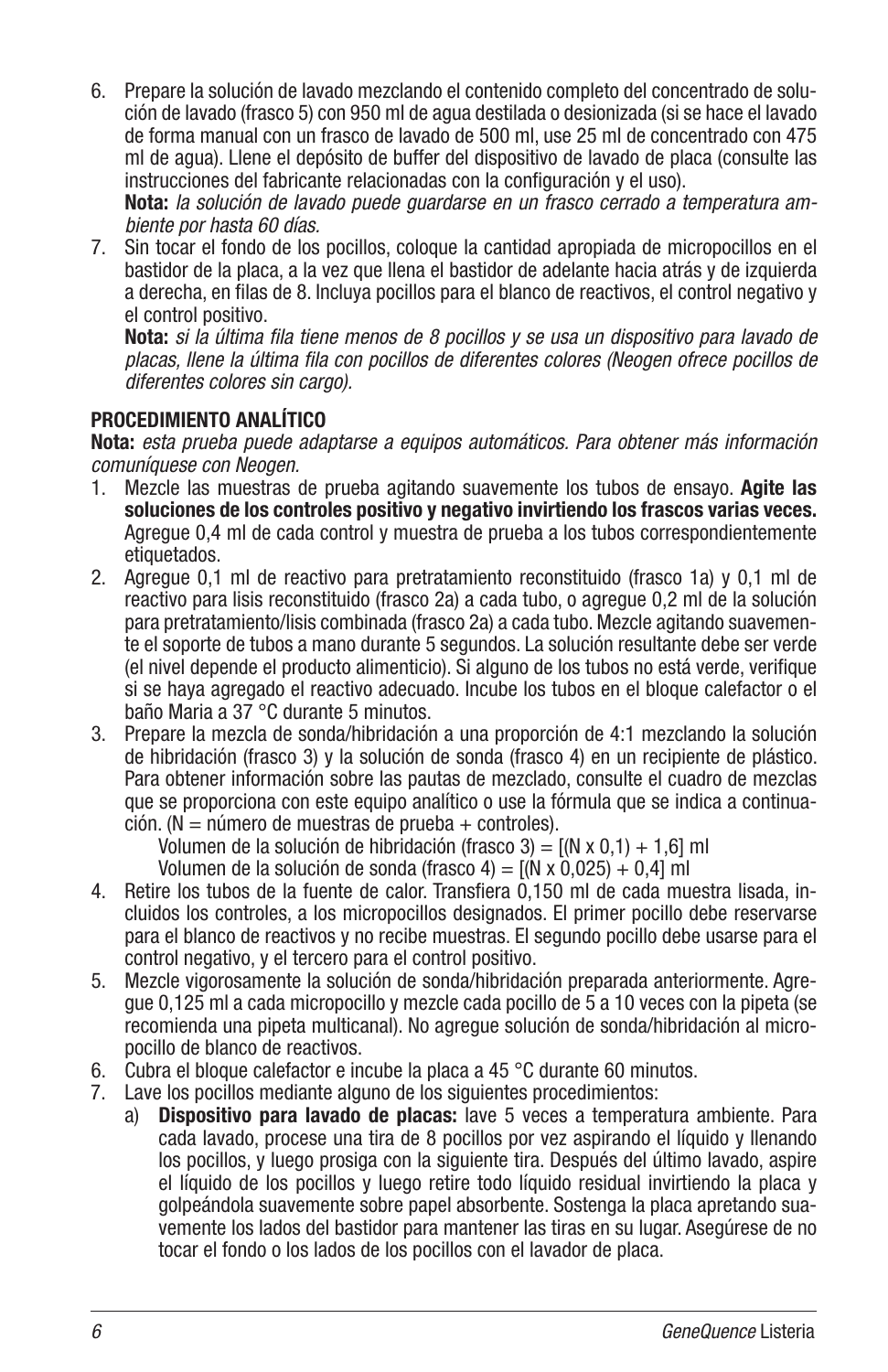b) **Manual:** lave bien los micropocillos al menos 5 veces usando una botella de lavado de plástico con la solución de lavado preparada anteriormente. Para realizar el lavado, vacíe el contenido de los pocillos en un recipiente adecuado, golpee suavemente la placa invertida sobre papel absorbente, llene completamente los pocillos con solución de lavado y agite vigorosamente para que salga el contenido.  **Nota:** *antes de pasar al paso siguiente, DEBEN retirarse todas las burbujas de aire* 

*antes. Si no es posible retirar todas las burbujas, vuelva a golpear vigorosamente los*  pocillos sobre una toalla de papel absorbente colocada sobre una superficie plana *hasta que las burbujas desaparezcan.*

- 8. Agregue 0,150 ml de solución sustrato-cromógeno (frasco 6) en cada micropocillo, incluido el micropocillo de blanco de reactivos. Incube la placa a temperatura ambiente durante 20 minutos.
- 9. Agregue 0,050 ml de solución de detención (frasco 7) en cada micropocillo, incluido el micropocillo de blanco de reactivos.
- 10. Para asegurar que se produzca la mezcla, golpee suavemente el lado del bastidor varias veces.
- 11. Lea la absorbancia a 450 nm usando un lector de placa o tiras según las instrucciones del fabricante. Programe a cero el primer micropocillo que contiene la mezcla de sustrato-cromógeno y solución de detención (no programar a cero con aire). Si su lector de placa o tiras no se programa a cero con respecto al primer micropocillo, calcule los valores del control negativo, el control positivo y todos los otros pocillos de muestras, restando el valor de absorbancia del blanco de reactivos (pocillo A1) de los valores de absorbancia registrados en todos los otros pocillos.

### **INTERPRETACIÓN DE LOS RESULTADOS**

**Valores de control:** el valor de absorbancia para el control negativo debe ser ≤ 0,15 y el valor de absorbancia para el control positivo debe ser  $\geq 1,00$ . Si alguno de los controles no se encuentra dentro del rango aceptable, la prueba no es válida y debe repetirse.

**Criterio negativo:** las pruebas que producen valores de absorbancia < 0,10 son negativas para la presencia de especies de *Listeria* en las muestras de prueba.

**Criterio positivo:** las pruebas que producen valores de absorbancia ≥ 0,10 son positivas para la presencia de especies de *Listeria* en las muestras de prueba. Los resultados de pruebas positivos deben confirmarse mediante procedimientos de cultivo estándar.

### **PROCEDIMIENTO DE CONFIRMACIÓN RECOMENDADO**

Neogen recomienda confirmar los resultados positivos mediante cultivo sembrando desde el cultivo de caldo de enriquecimiento final o de la resuspensión de crecimiento desde la placa de enriquecimiento secundaria al medio agar selectivo/diferencial para *Listeria* (se recomienda el agar MOX, ref. 2) y continuando con la identificación bioquímica de los presuntos aislados de *Listeria* mediante procedimientos estándar (ref. 1-2).

### **REFERENCIAS**

- 1. U. S. Food and Drug Administration. 2003. *Listeria monocytogenes*. *Bacteriological Analytical Manual*, chapter 10, http://www.cfsan.fda.gov/~ebam/bam-10.html
- 2. USDA-FSIS, 2008. Isolation and identification of *Listeria monocytogenes* from red meat. poultry, egg and environmental samples. *Microbiology Laboratory Guidebook*, chapter 8, http://www.fsis.usda.gov/pdf/mlg\_8\_06.pdf
- 3. Van Netten, P., Perales, I., van de Moosdijk, A., Curtis, G.D., and Mossel, D.A. 1989. Intl. J. Food Microbiol. 8:299-316.